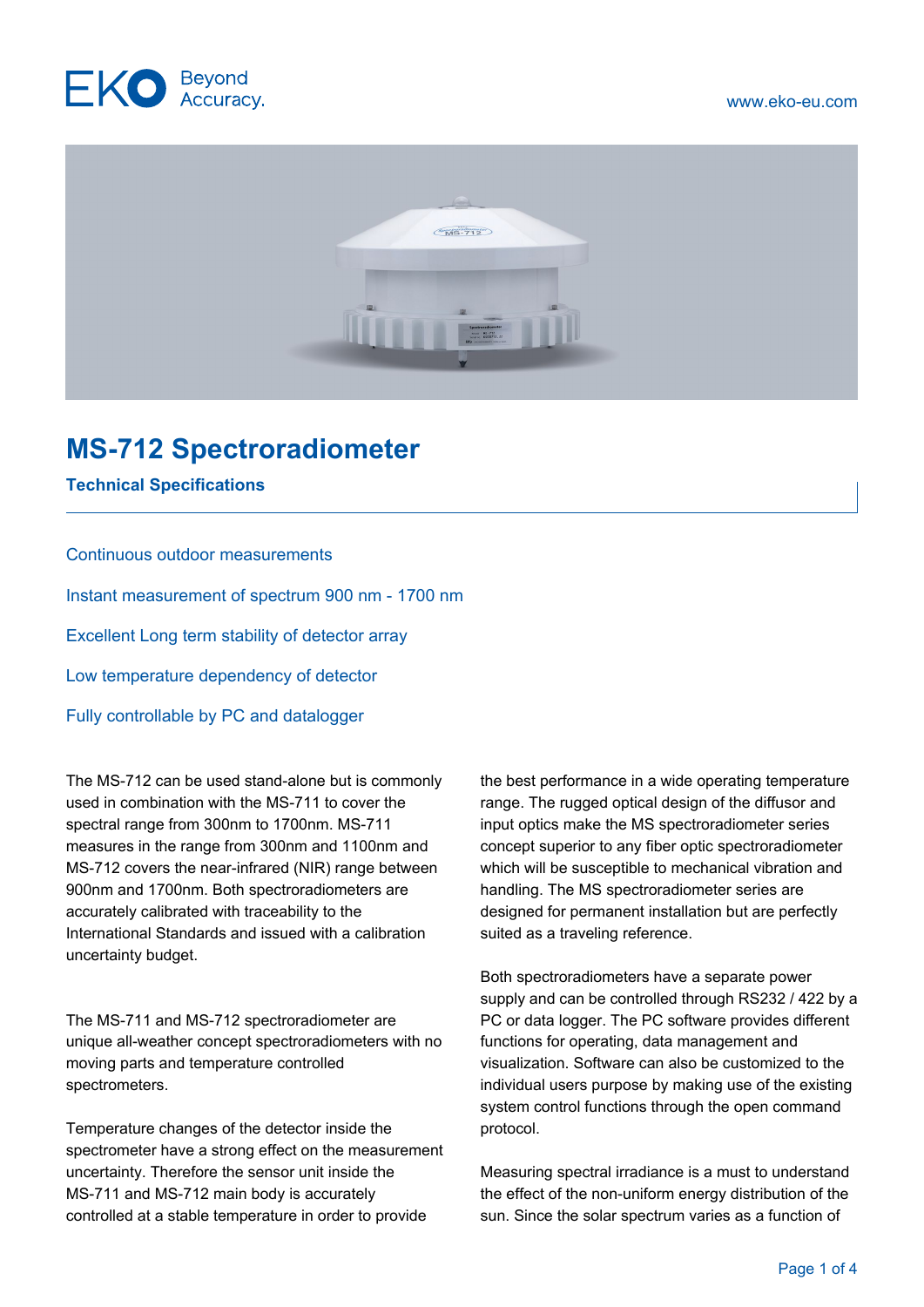

air-mass and composition of the atmosphere, the MS-711 and MS-712 reveal those details. While thermopile pyrheliometer and pyranometer are most suitable to quantify the total DNI or global radiation (W/m2), spectroradiometers give detail about the energy distribution (W/m2/nm), which is most important for PV or CPV cell research and performance analysis.

For solar spectral research, we believe only one measurement concept can be the best. The combination of MS-711 and MS-712, called WISER is the reference in the market and designed to provide the most accurate solar spectral data outdoors.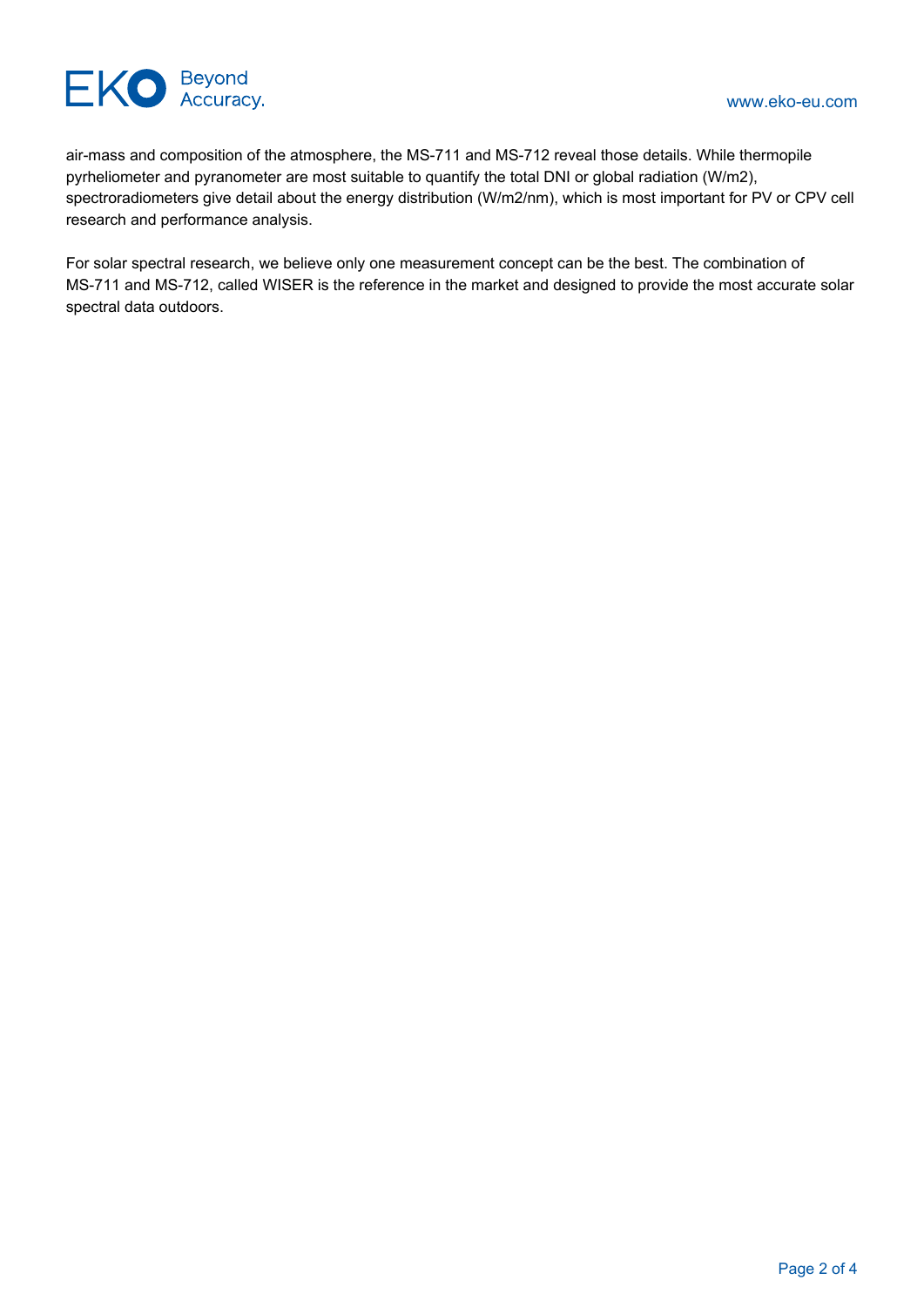## EKO Beyond

www.eko-eu.com

|                                              | <b>MS-712</b>               |
|----------------------------------------------|-----------------------------|
| <b>Wavelength range</b>                      | 900 - 1700 nm               |
| <b>Optical resolution FWHM</b>               | < 7 nm                      |
| <b>Wavelength accuracy</b>                   | $+/- 0.2$ nm                |
| Directional response at 1000W/m <sup>2</sup> | $< 7 \%$                    |
| Temperature response -10°C to 50°C           | $< 5 \%$                    |
| <b>Temp. control</b>                         | 5 °C                        |
| <b>Operating temperature range</b>           | $-10 - 40 °C$               |
| <b>Exposure time</b>                         | 10 - 5000 msec              |
| <b>Dome material</b>                         | BK7                         |
| <b>Communication</b>                         | RS-422 / 232C               |
| <b>Power supply</b>                          | 12VDC, 50VA                 |
| <b>Dimensions mm</b>                         | 300 (D) x 200 (H)           |
| Weight                                       | 7.5 kg                      |
| <b>Ingress protection IP</b>                 | 65                          |
| <b>Power supply (Power Adapter)</b>          | 100-240VAC, 50/60Hz         |
| <b>Power consumption</b>                     | 65 W                        |
| <b>Power supply operating conditions</b>     | -10 to 40°C / 0 to 90 %RH   |
| <b>Power suply dimensions (mm)</b>           | 320 (W) x 240 (D) x 180 (H) |
| Power supply weight                          | $1$ kg                      |
| Program                                      | Analysis software WSDAc     |
| <b>OS</b>                                    | Microsoft Windows 7/8/9/10  |
| <b>Functions</b>                             | Display and analyze data    |
| <b>Cable length</b>                          | 10 <sub>m</sub>             |